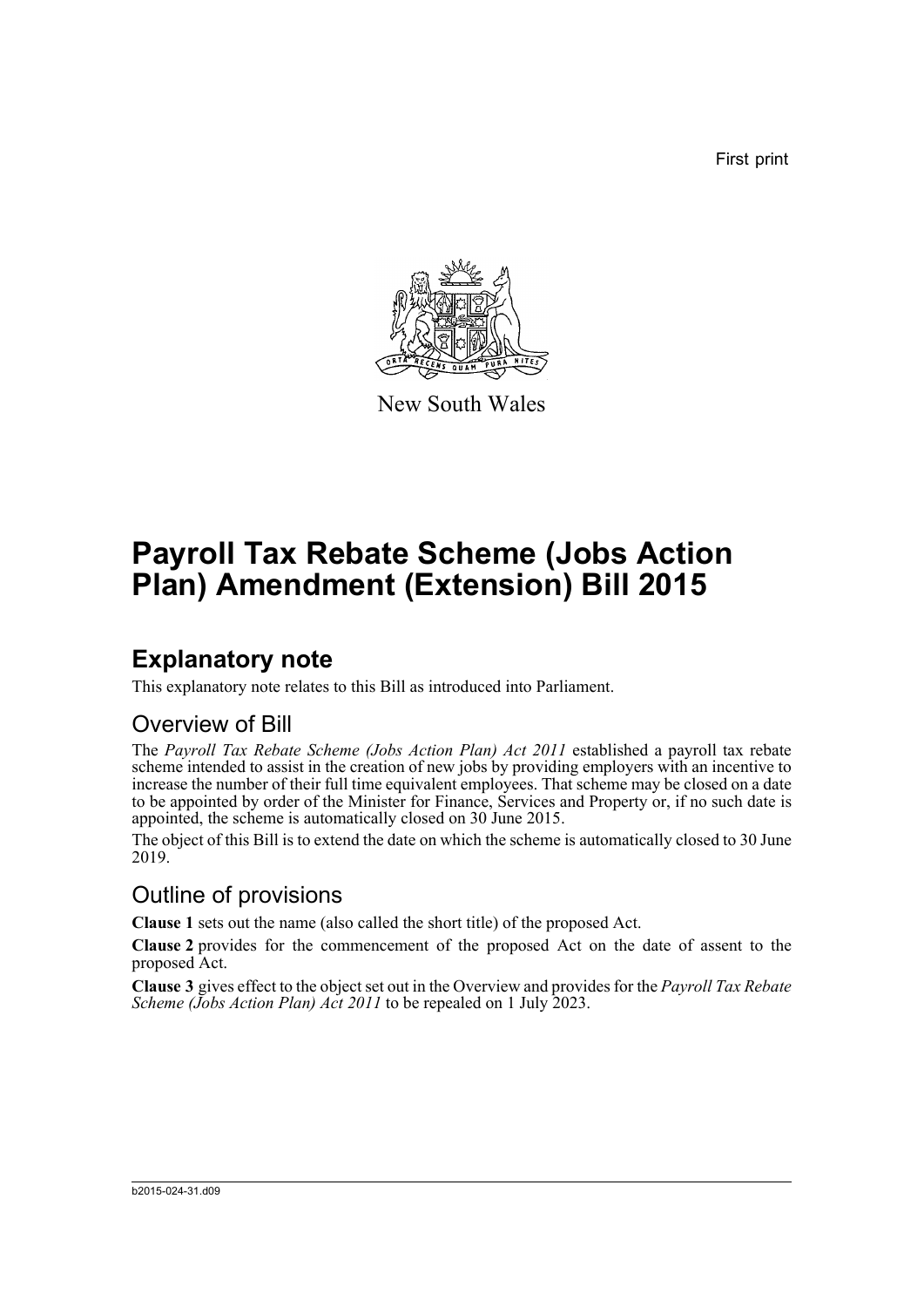First print



New South Wales

# **Payroll Tax Rebate Scheme (Jobs Action Plan) Amendment (Extension) Bill 2015**

## **Contents**

|   |                                                           | Page |
|---|-----------------------------------------------------------|------|
|   |                                                           |      |
|   | Name of Act                                               |      |
|   | Commencement                                              | 2    |
| 3 | Amendment of Payroll Tax Rebate Scheme (Jobs Action Plan) |      |
|   | Act 2011 No 19                                            | ົ    |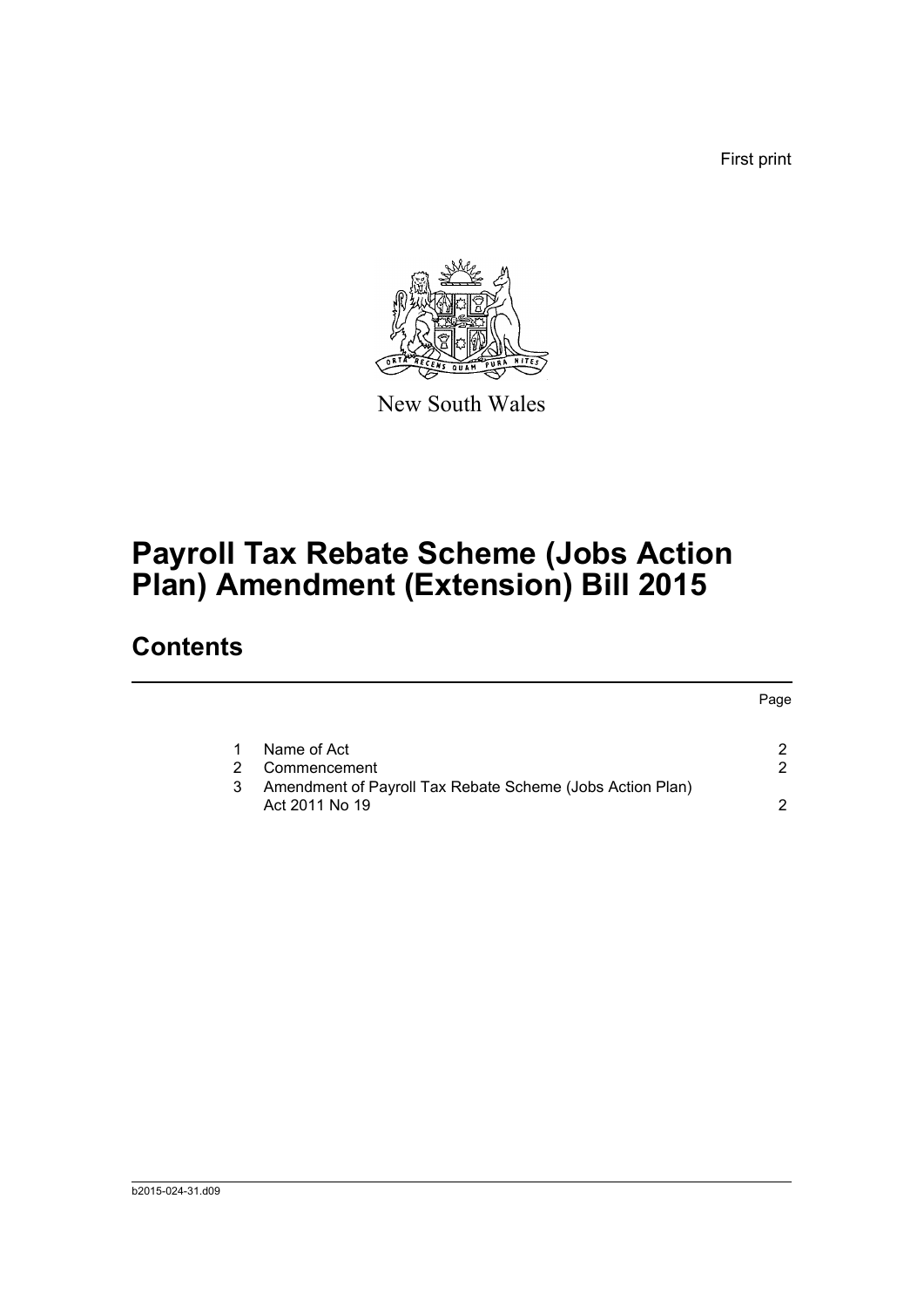

New South Wales

# **Payroll Tax Rebate Scheme (Jobs Action Plan) Amendment (Extension) Bill 2015**

No , 2015

#### **A Bill for**

An Act to amend the *Payroll Tax Rebate Scheme (Jobs Action Plan) Act 2011* to extend the period during which rebates may be granted under that Act.